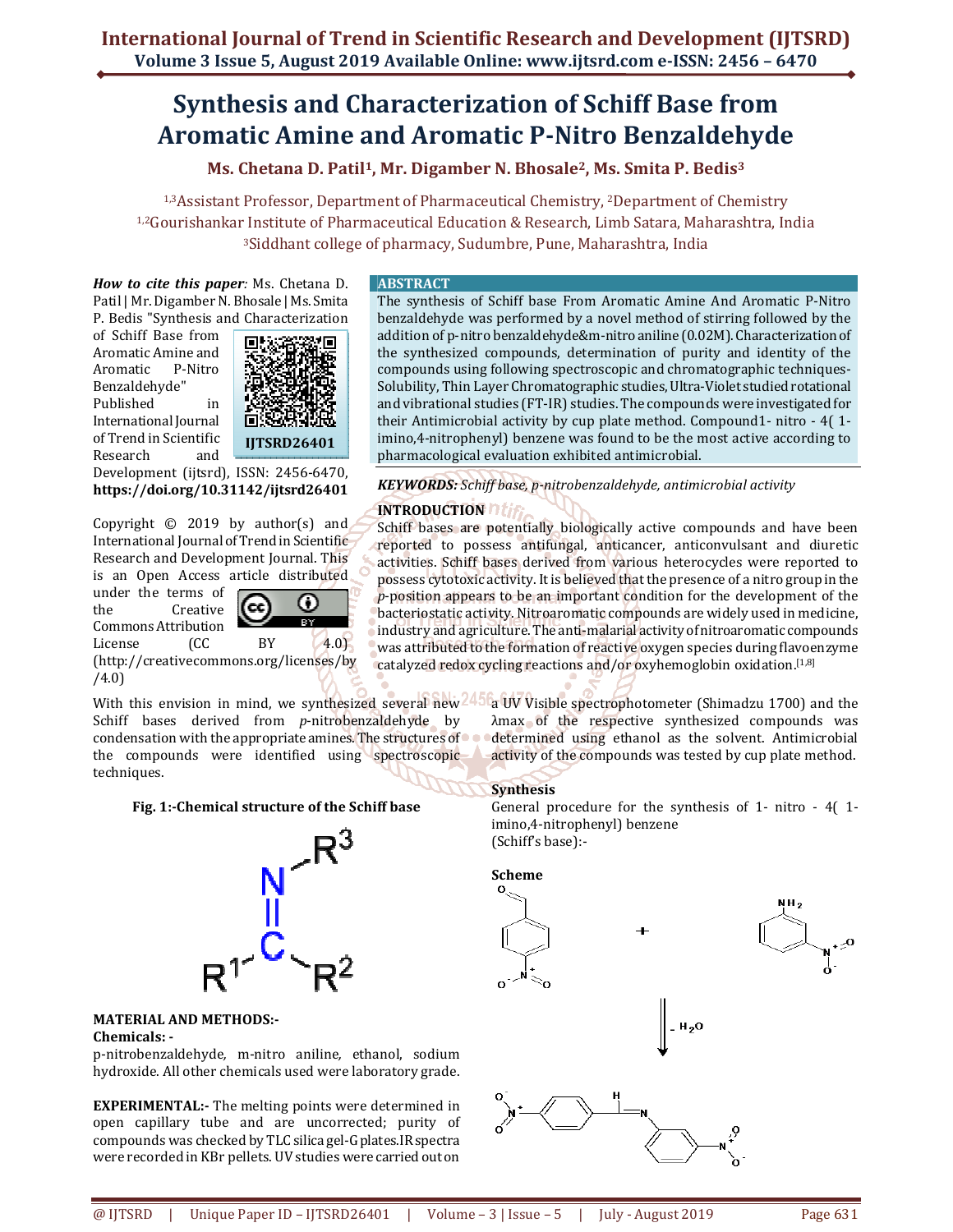## **General procedure for the synthesis of 1- nitro – 4 (1 imino, 4-nitrophenyl) benzene (Schiff's base):-**

The synthesis was started with 11.15 mlbenzaldehyde, which was mixed with 7.2 ml ethanol. After this 11.35 gm of m-nitro aniline(0.02M) was added to this alcoholic solution. The whole mixture was stirred with the addition of 2 to 3 drops NaOH solution. The mixture was allowed to reflux for 4 hours. After reflux cold water was added and the solid yellow product was obtained. The reaction was monitored by TLC (Toulene: methanol: glacial acetic acid =8:2:0.3). Product was filtered and dried for further use. The crude product upon recrystallization from alcohol gave pure Imines. The synthesized compounds were characterized on the basis of their spectral and analytical data. (UV, IR).



#### **Table.No.1:- Aldehyde, amine and there Schiff base analogs**

# **MATERIALS AND METHODS for Antimicrobial activity:-**

## **Chemicals-**:

Standard drugs ciprofloxacin, Nutrient agar medium [NO11], and normal saline, barium chloride, 0.36N H2SO4.

# **METHOD FOR ANTIMICROBIAL ACTIVITY DETERMINATION:-**

Antimicrobial disc –diffusion method [6]

A. Preparation of culture media for antibacterial sensitivity test nutrient medium (100ml) was prepared as per the procedure is given for the preparation of slants respectively. Then it was sterilized in an autoclave at 15Ibs pressure (121°C) for 15 min. After sterilization, the media was cooled up to 45°c, poured 20-25ml in sterile Petri plates in aseptic condition and allowed to solidify.

# B. Inoculation of suspension of bacteria on culture media sterile nontoxic swab was dipped into the standardized inoculums and than the entire ajar surface of the plate was streaked with the swab three times, turning the plate at 60 angles between striking. then the streaked inoculum was allowed to dry for 5-15min with lid. Sterile Whatman paper disc was dipped separately into the solutions.

C. Containing synthesized drug (200µg/ml) and standard drug ciprofloxacin (10mg/ml) in aseptic condition with the help of sterile forceps and placed on the surface in inoculated culture media after which the plates were kept in the refrigerator for 30min. for the diffusion of the compound from the paper disc into the culture media. After 30 min. the plates were incubated at  $37\textdegree$ C for 24 hrs. all the synthesized compounds were observed for antibacterial activity gram +ve & gram-ve species observations were recorded in tables by measuring the zone of inhibition in millimeter

## **RESULTS AND DISCUSSION:-**

The purpose of this work was to know the synthesis and to obtain a Schiff base with high yield and to check antimicrobial activity. This was achieved by adopting the aforementioned method when Schiff base is prepared by reacting pnitrobenzaldehyde with m- nitro aniline and form a Schiff base.

These newly synthesized compound were characterized by IR spectroscopic analysis, UV spectroscopic, their % yield, TLC and antimicrobial screening were also recorded. By these observations, this synthetic method proved beneficial for the synthesis of Schiff base.

| Table.No.2:- Results of Schiff base |                                  |                 |                   |                                   |                  |                           |                   |  |
|-------------------------------------|----------------------------------|-----------------|-------------------|-----------------------------------|------------------|---------------------------|-------------------|--|
| Sr.                                 | <b>Compound</b>                  | <b>Yield</b>    | <b>Reaction</b>   | <b>Melting</b>                    | <b>Rf Valueb</b> |                           | vC=N vibration    |  |
| No.                                 |                                  | $\mathcal{O}_0$ | <b>Time (Min)</b> | Point <sup>o</sup> C <sup>a</sup> |                  | $\mathbf{A}_{\text{max}}$ | for Schiff base d |  |
|                                     | 1-nitro -4 $(1\text{-imino,4-})$ |                 |                   |                                   |                  |                           |                   |  |
|                                     | nitrophenyl) benzene             | 97.60           | 240               | 119-122                           | 0.62             | 325.5                     | 1685.79           |  |

The results of the synthesized Schiff base are given as follows:

a. All melting points were uncorrected.

<sup>b</sup>Mobile Phase [Toulene: methanol: glacial aceticacid=8: 2: 0.3]

 $c \lambda_{\text{max}}$  were measured in ethanol AR grade.

d . Expressed in cm-1; KBr.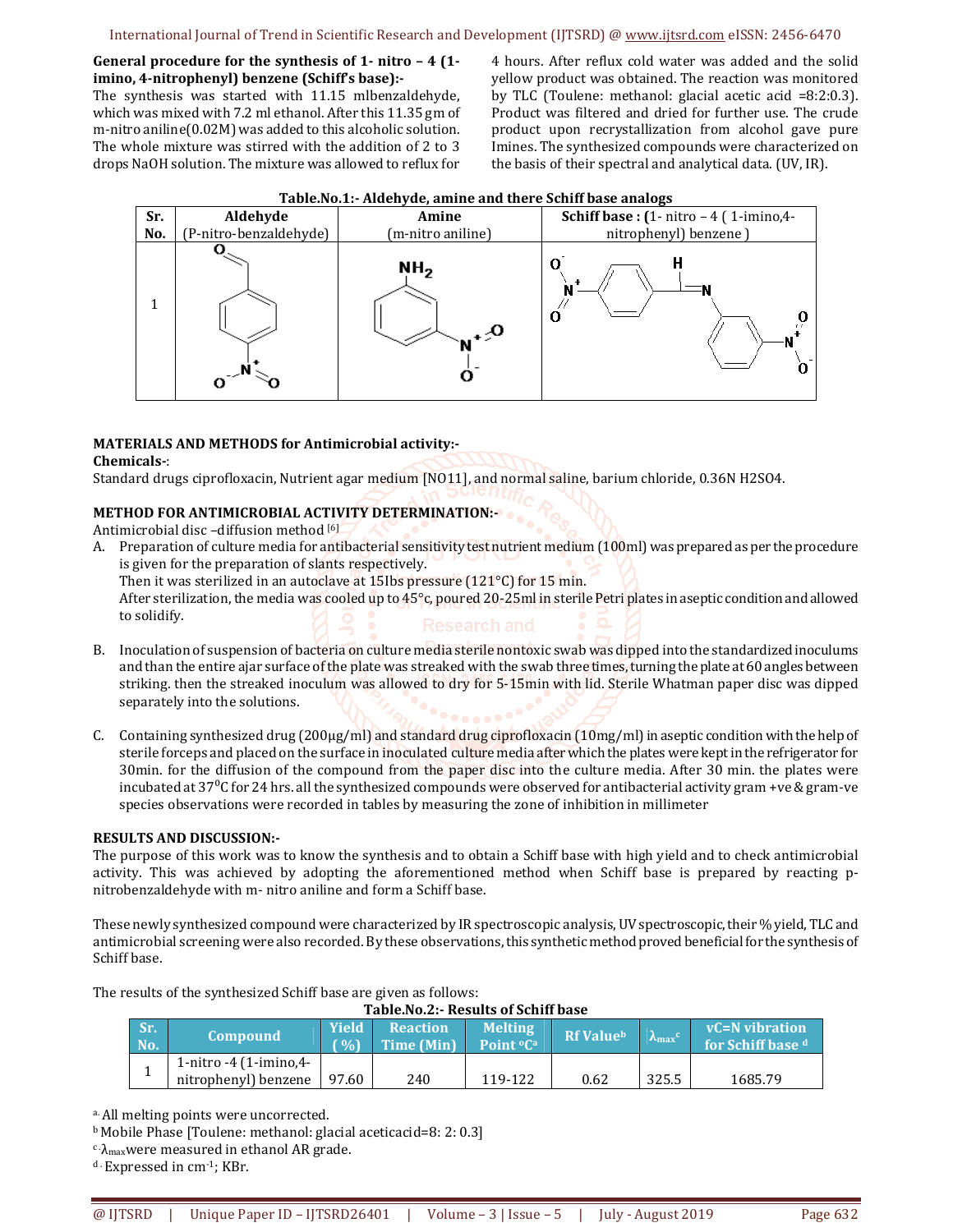**Spectral data of:**1- nitro - 4( 1-imino,4-nitrophenyl) benzene **Ultraviolet-Visible spectroscopic studies UV Spectra of Schiff Base:-** 



λ max= 3λ max= 325 .5 nm (In Ethanol AR)

## **Rotational and vibrational studies:-**



#### **Table.No.3:- IR data of Schiff Base**

| Frequency cm <sup>-1</sup> | <b>Characteristic</b><br>functional group |  |  |
|----------------------------|-------------------------------------------|--|--|
| 2.19                       | NO <sub>2</sub> stretching                |  |  |
| 3082.35                    | Aromatic - CH stretching                  |  |  |
| 1685.79                    | $(-C=N)$ stretching                       |  |  |
| 813.96                     | -C-Cl stretching                          |  |  |

## **ANTIMICROBIAL ACTIVITY:-**

A series of some novel 5-substituted Schiff and Mannich bases of isatin derivatives, that is, 7-(4-((3-(4-(substituted benzylidene amino) phenylamino)-5-fluoro-2-oxindole-1 yl)methyl)piperazine-1-yl)-1-cyclopropyl-6-fluoro-4-oxo-1,4-dihydroquinoline-3-carboxylic acid, 1(a–l), were synthesized and characterized for in vitro antibacterial activity. Antimicrobial activity of synthesized compounds was assessed by minimum inhibitory concentration (MIC) in comparison with standard antimicrobial drugs, that is, ciprofloxacin and ketoconazole. Compound 1c was reported to be more active than both of the standard drugs against tested microorganisms which proves the significance of substituted electron-donating groups in improving the antimicrobial activity

## **Table.No.3:- Antimicrobial activity data of Schiff base**

| <b>Zone of Inhibition (mm)</b> |      |                                      |  |  |  |  |
|--------------------------------|------|--------------------------------------|--|--|--|--|
| <b>Plate</b>                   |      | <b>Test</b> Standard (ciprofloxacin) |  |  |  |  |
|                                | 13mm | $17 \text{mm}$                       |  |  |  |  |
|                                | 12mm | 16mm                                 |  |  |  |  |